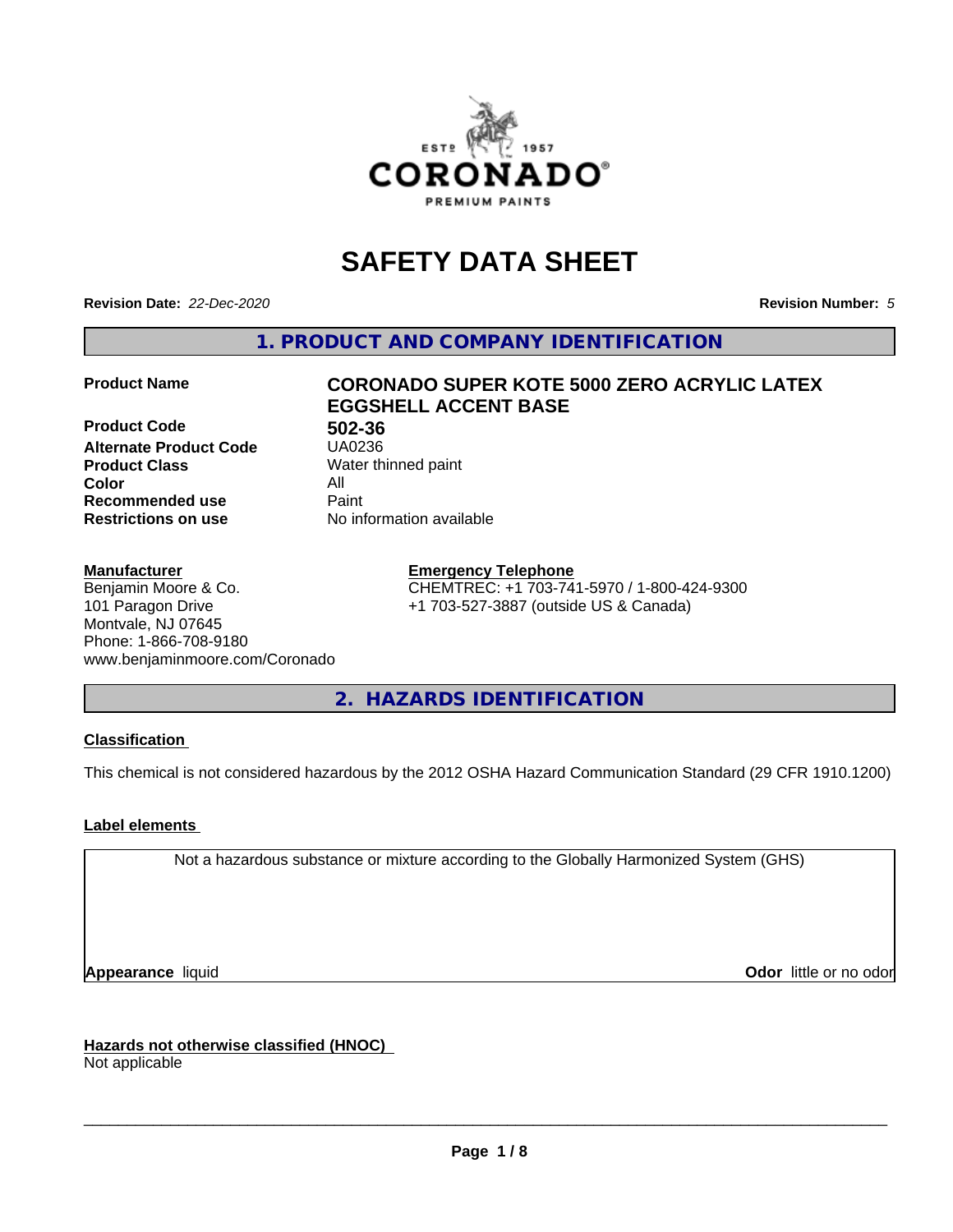# **Other information**

No information available

 **WARNING:** This product contains isothiazolinone compounds at levels of <0.1%. These substances are biocides commonly found in most paints and a variety of personal care products as a preservative. Certain individuals may be sensitive or allergic to these substances, even at low levels.

\_\_\_\_\_\_\_\_\_\_\_\_\_\_\_\_\_\_\_\_\_\_\_\_\_\_\_\_\_\_\_\_\_\_\_\_\_\_\_\_\_\_\_\_\_\_\_\_\_\_\_\_\_\_\_\_\_\_\_\_\_\_\_\_\_\_\_\_\_\_\_\_\_\_\_\_\_\_\_\_\_\_\_\_\_\_\_\_\_\_\_\_\_

# **3. COMPOSITION INFORMATION ON COMPONENTS**

| $-1$<br>$ -$<br>name<br>шка | ਂ Nc                                                             | . .<br>n              |
|-----------------------------|------------------------------------------------------------------|-----------------------|
| ım<br>iestoni<br>ıt         | $\Lambda$ $\Omega$ $\Lambda$ $-$<br>$\sim$ $\sim$<br>$-0$<br>ิบม | $\sim$<br>$\sim$<br>. |

|                                                  | 4. FIRST AID MEASURES                                                                                    |
|--------------------------------------------------|----------------------------------------------------------------------------------------------------------|
| <b>General Advice</b>                            | No hazards which require special first aid measures.                                                     |
| <b>Eye Contact</b>                               | Rinse thoroughly with plenty of water for at least 15 minutes and consult a<br>physician.                |
| <b>Skin Contact</b>                              | Wash off immediately with soap and plenty of water while removing all<br>contaminated clothes and shoes. |
| <b>Inhalation</b>                                | Move to fresh air. If symptoms persist, call a physician.                                                |
| Ingestion                                        | Clean mouth with water and afterwards drink plenty of water. Consult a physician<br>if necessary.        |
| <b>Most Important</b><br><b>Symptoms/Effects</b> | None known.                                                                                              |
| <b>Notes To Physician</b>                        | Treat symptomatically.                                                                                   |
|                                                  | 5. FIRE-FIGHTING MEASURES                                                                                |

| Use extinguishing measures that are appropriate to local<br>circumstances and the surrounding environment.                                   |
|----------------------------------------------------------------------------------------------------------------------------------------------|
| As in any fire, wear self-contained breathing apparatus<br>pressure-demand, MSHA/NIOSH (approved or equivalent)<br>and full protective gear. |
| Closed containers may rupture if exposed to fire or<br>extreme heat.                                                                         |
| No.                                                                                                                                          |
| No.                                                                                                                                          |
| Not applicable                                                                                                                               |
|                                                                                                                                              |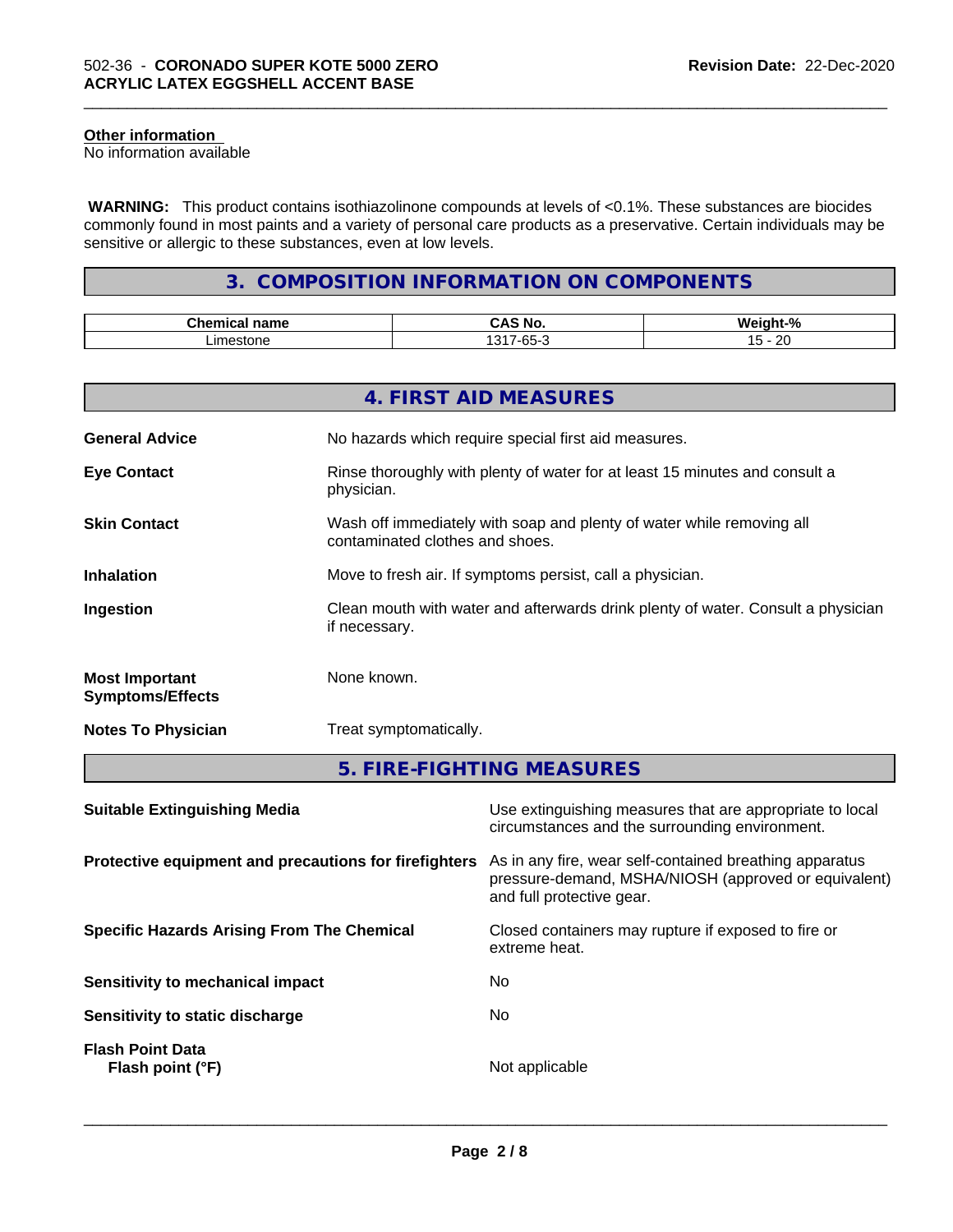| Flash Point (°C)<br><b>Method</b>                             |                 | Not applicable<br>Not applicable |                                |
|---------------------------------------------------------------|-----------------|----------------------------------|--------------------------------|
| <b>Flammability Limits In Air</b>                             |                 |                                  |                                |
| Lower flammability limit:<br><b>Upper flammability limit:</b> |                 | Not applicable<br>Not applicable |                                |
| <b>NFPA</b><br>Health: 1                                      | Flammability: 0 | <b>Instability: 0</b>            | <b>Special: Not Applicable</b> |
| <b>NFPA Legend</b>                                            |                 |                                  |                                |

- 0 Not Hazardous
- 1 Slightly
- 2 Moderate
- 3 High
- 4 Severe

*The ratings assigned are only suggested ratings, the contractor/employer has ultimate responsibilities for NFPA ratings where this system is used.*

*Additional information regarding the NFPA rating system is available from the National Fire Protection Agency (NFPA) at www.nfpa.org.*

|                                  | 6. ACCIDENTAL RELEASE MEASURES                                                                                                                                                   |
|----------------------------------|----------------------------------------------------------------------------------------------------------------------------------------------------------------------------------|
| <b>Personal Precautions</b>      | Avoid contact with skin, eyes and clothing. Ensure adequate ventilation.                                                                                                         |
| <b>Other Information</b>         | Prevent further leakage or spillage if safe to do so.                                                                                                                            |
| <b>Environmental precautions</b> | See Section 12 for additional Ecological Information.                                                                                                                            |
| <b>Methods for Cleaning Up</b>   | Soak up with inert absorbent material. Sweep up and shovel into suitable<br>containers for disposal.                                                                             |
|                                  | 7. HANDLING AND STORAGE                                                                                                                                                          |
| <b>Handling</b>                  | Avoid contact with skin, eyes and clothing. Avoid breathing vapors, spray mists or<br>sanding dust. In case of insufficient ventilation, wear suitable respiratory<br>equipment. |
| <b>Storage</b>                   | Keep container tightly closed. Keep out of the reach of children.                                                                                                                |
| <b>Incompatible Materials</b>    | No information available                                                                                                                                                         |
|                                  |                                                                                                                                                                                  |

**8. EXPOSURE CONTROLS/PERSONAL PROTECTION**

#### **Exposure Limits**

| <b>Cham.</b><br>name | <b>CGIH TI</b> | <b>DEI</b><br>י ביס<br>--               |
|----------------------|----------------|-----------------------------------------|
| imestone<br>.        | N/E            | T111<br>ัm∩/mง<br>v v r<br>ີ            |
|                      |                | TWA<br>$m \alpha/m$<br>.<br>ັ<br>$\sim$ |

# **Legend**

ACGIH - American Conference of Governmental Industrial Hygienists Exposure Limits OSHA - Occupational Safety & Health Administration Exposure Limits N/E - Not Established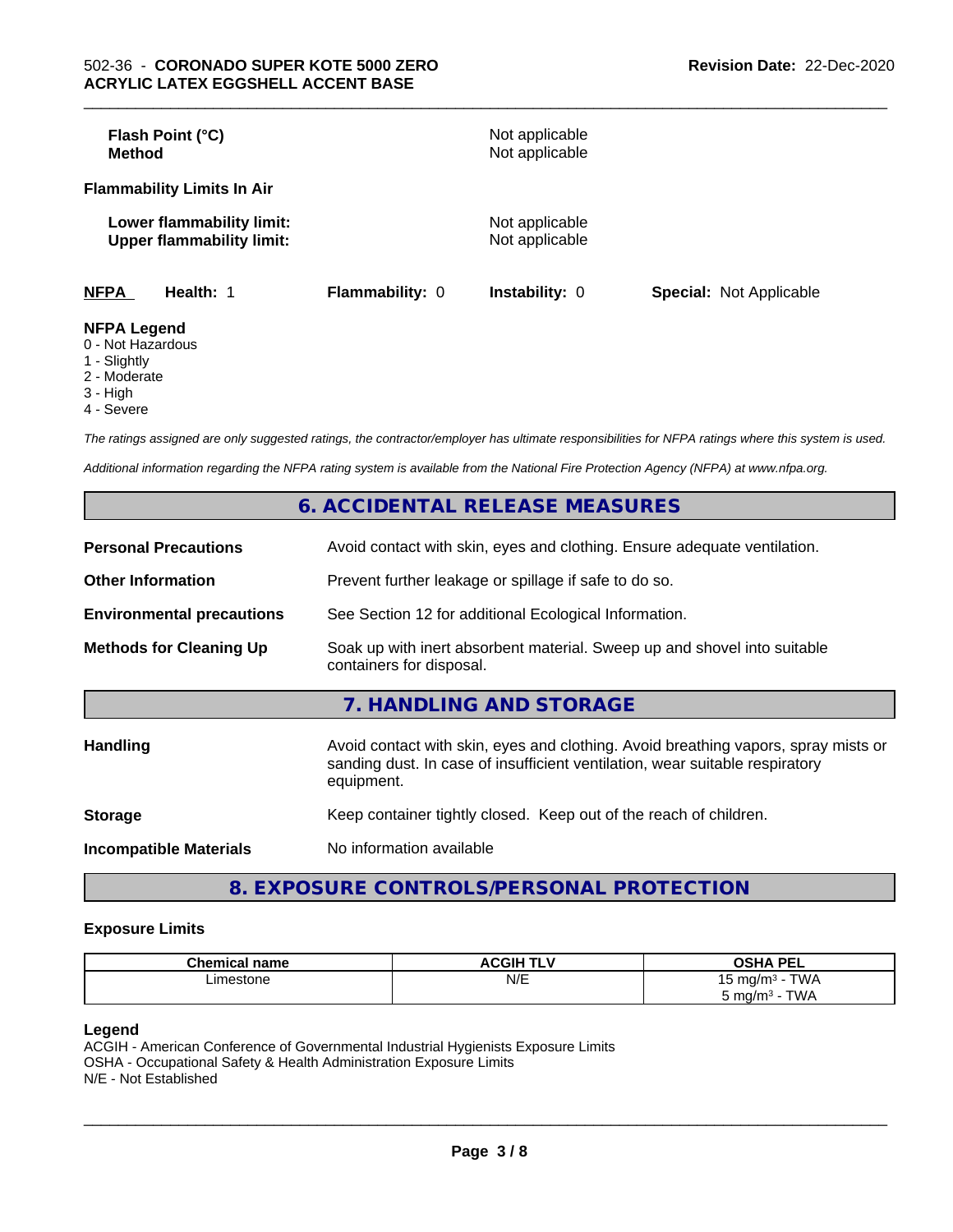| <b>Engineering Measures</b>          | Ensure adequate ventilation, especially in confined areas.               |  |  |
|--------------------------------------|--------------------------------------------------------------------------|--|--|
| <b>Personal Protective Equipment</b> |                                                                          |  |  |
| <b>Eye/Face Protection</b>           | Safety glasses with side-shields.                                        |  |  |
| <b>Skin Protection</b>               | Protective gloves and impervious clothing.                               |  |  |
| <b>Respiratory Protection</b>        | In case of insufficient ventilation wear suitable respiratory equipment. |  |  |
| <b>Hygiene Measures</b>              | Avoid contact with skin, eyes and clothing. Remove and wash contaminated |  |  |

clothing before re-use. Wash thoroughly after handling.

\_\_\_\_\_\_\_\_\_\_\_\_\_\_\_\_\_\_\_\_\_\_\_\_\_\_\_\_\_\_\_\_\_\_\_\_\_\_\_\_\_\_\_\_\_\_\_\_\_\_\_\_\_\_\_\_\_\_\_\_\_\_\_\_\_\_\_\_\_\_\_\_\_\_\_\_\_\_\_\_\_\_\_\_\_\_\_\_\_\_\_\_\_

# **9. PHYSICAL AND CHEMICAL PROPERTIES**

| Appearance                           | liquid                   |
|--------------------------------------|--------------------------|
| Odor                                 | little or no odor        |
| <b>Odor Threshold</b>                | No information available |
| Density (Ibs/gal)                    | $9.65 - 9.75$            |
| <b>Specific Gravity</b>              | $1.15 - 1.17$            |
| pH                                   | No information available |
| <b>Viscosity (cps)</b>               | No information available |
| Solubility(ies)                      | No information available |
| <b>Water solubility</b>              | No information available |
| <b>Evaporation Rate</b>              | No information available |
| Vapor pressure                       | No information available |
| Vapor density                        | No information available |
| Wt. % Solids                         | $40 - 50$                |
| Vol. % Solids                        | $30 - 40$                |
| Wt. % Volatiles                      | $50 - 60$                |
| <b>Vol. % Volatiles</b>              | $60 - 70$                |
| <b>VOC Regulatory Limit (g/L)</b>    | < 5                      |
| <b>Boiling Point (°F)</b>            | 212                      |
| <b>Boiling Point (°C)</b>            | 100                      |
| Freezing point (°F)                  | 32                       |
| <b>Freezing Point (°C)</b>           | 0                        |
| Flash point (°F)                     | Not applicable           |
| Flash Point (°C)                     | Not applicable           |
| <b>Method</b>                        | Not applicable           |
| <b>Flammability (solid, gas)</b>     | Not applicable           |
| <b>Upper flammability limit:</b>     | Not applicable           |
| Lower flammability limit:            | Not applicable           |
| <b>Autoignition Temperature (°F)</b> | No information available |
| <b>Autoignition Temperature (°C)</b> | No information available |
| Decomposition Temperature (°F)       | No information available |
| Decomposition Temperature (°C)       | No information available |
| <b>Partition coefficient</b>         | No information available |

# **10. STABILITY AND REACTIVITY**

**Reactivity Not Applicable** Not Applicable

**Chemical Stability Chemical Stability** Stable under normal conditions.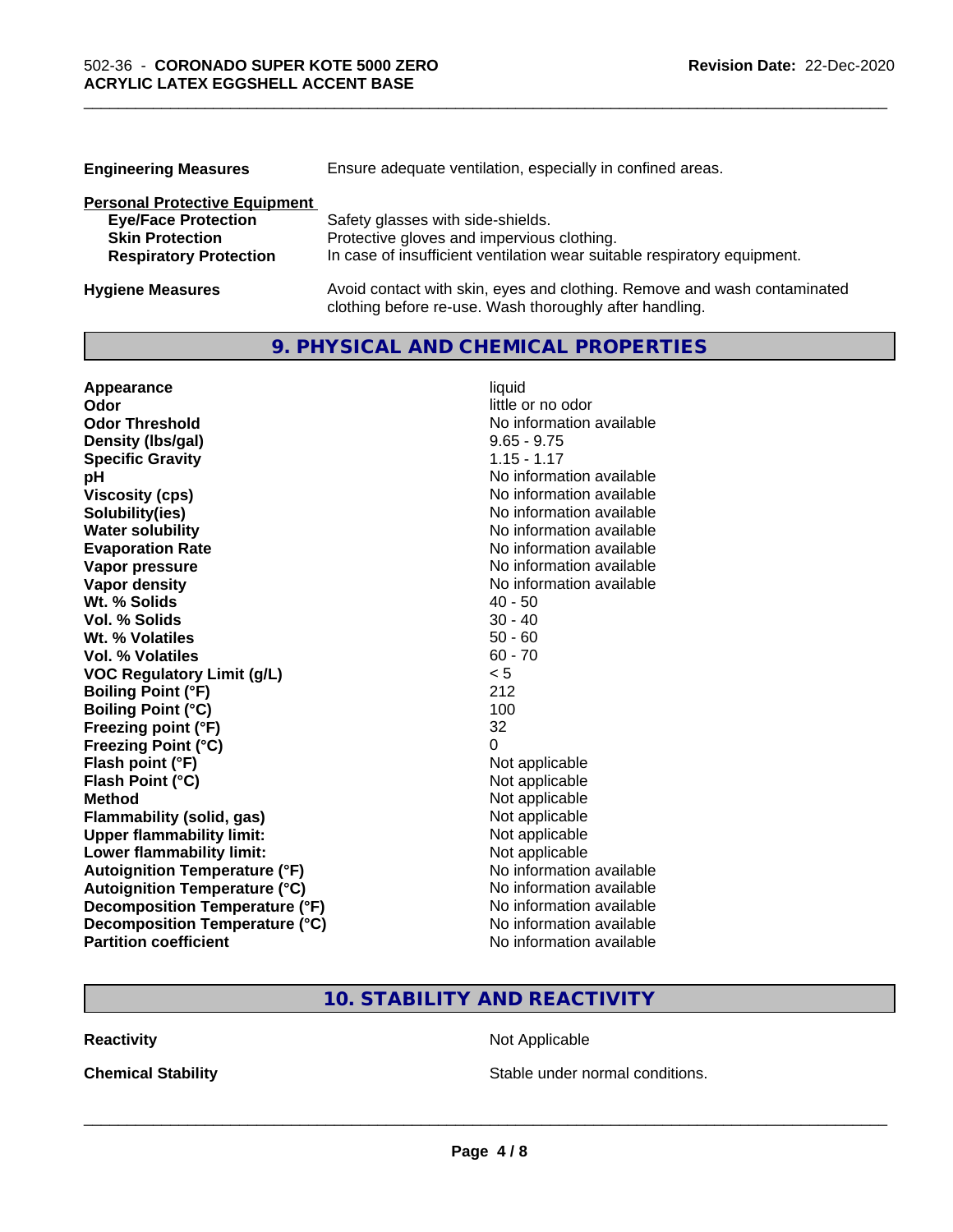| <b>Conditions to avoid</b>                                                    |                                                        | Prevent from freezing.                                                                     |  |
|-------------------------------------------------------------------------------|--------------------------------------------------------|--------------------------------------------------------------------------------------------|--|
| <b>Incompatible Materials</b>                                                 |                                                        | No materials to be especially mentioned.                                                   |  |
| <b>Hazardous Decomposition Products</b><br>Possibility of hazardous reactions |                                                        | None under normal use.                                                                     |  |
|                                                                               |                                                        | None under normal conditions of use.                                                       |  |
|                                                                               |                                                        | 11. TOXICOLOGICAL INFORMATION                                                              |  |
| <b>Product Information</b>                                                    |                                                        |                                                                                            |  |
| Information on likely routes of exposure                                      |                                                        |                                                                                            |  |
|                                                                               |                                                        |                                                                                            |  |
| <b>Principal Routes of Exposure</b>                                           | Eye contact, skin contact and inhalation.              |                                                                                            |  |
| <b>Acute Toxicity</b>                                                         |                                                        |                                                                                            |  |
| <b>Product Information</b>                                                    | No information available                               |                                                                                            |  |
| Symptoms related to the physical, chemical and toxicological characteristics  |                                                        |                                                                                            |  |
| <b>Symptoms</b>                                                               | No information available                               |                                                                                            |  |
|                                                                               |                                                        | Delayed and immediate effects as well as chronic effects from short and long-term exposure |  |
| Eye contact                                                                   | May cause slight irritation.                           |                                                                                            |  |
| <b>Skin contact</b>                                                           |                                                        | Substance may cause slight skin irritation. Prolonged or repeated contact may dry          |  |
|                                                                               | skin and cause irritation.                             |                                                                                            |  |
| <b>Inhalation</b>                                                             | May cause irritation of respiratory tract.             |                                                                                            |  |
| Ingestion                                                                     |                                                        | Ingestion may cause gastrointestinal irritation, nausea, vomiting and diarrhea.            |  |
| <b>Sensitization</b>                                                          | No information available                               |                                                                                            |  |
| <b>Neurological Effects</b>                                                   | No information available.<br>No information available. |                                                                                            |  |
| <b>Mutagenic Effects</b><br><b>Reproductive Effects</b>                       | No information available.                              |                                                                                            |  |
| <b>Developmental Effects</b>                                                  | No information available.                              |                                                                                            |  |
| <b>Target organ effects</b>                                                   | No information available.                              |                                                                                            |  |
| <b>STOT - single exposure</b>                                                 | No information available.                              |                                                                                            |  |
| <b>STOT - repeated exposure</b>                                               | No information available.                              |                                                                                            |  |
| Other adverse effects                                                         | No information available.                              |                                                                                            |  |
| <b>Aspiration Hazard</b>                                                      | No information available                               |                                                                                            |  |
| <b>Numerical measures of toxicity</b>                                         |                                                        |                                                                                            |  |
| The following values are calculated based on chapter 3.1 of the GHS document  |                                                        |                                                                                            |  |
|                                                                               |                                                        |                                                                                            |  |

**Component Information**

**Chronic Toxicity**

# **Carcinogenicity**

*There are no known carcinogenic chemicals in this product above reportable levels.*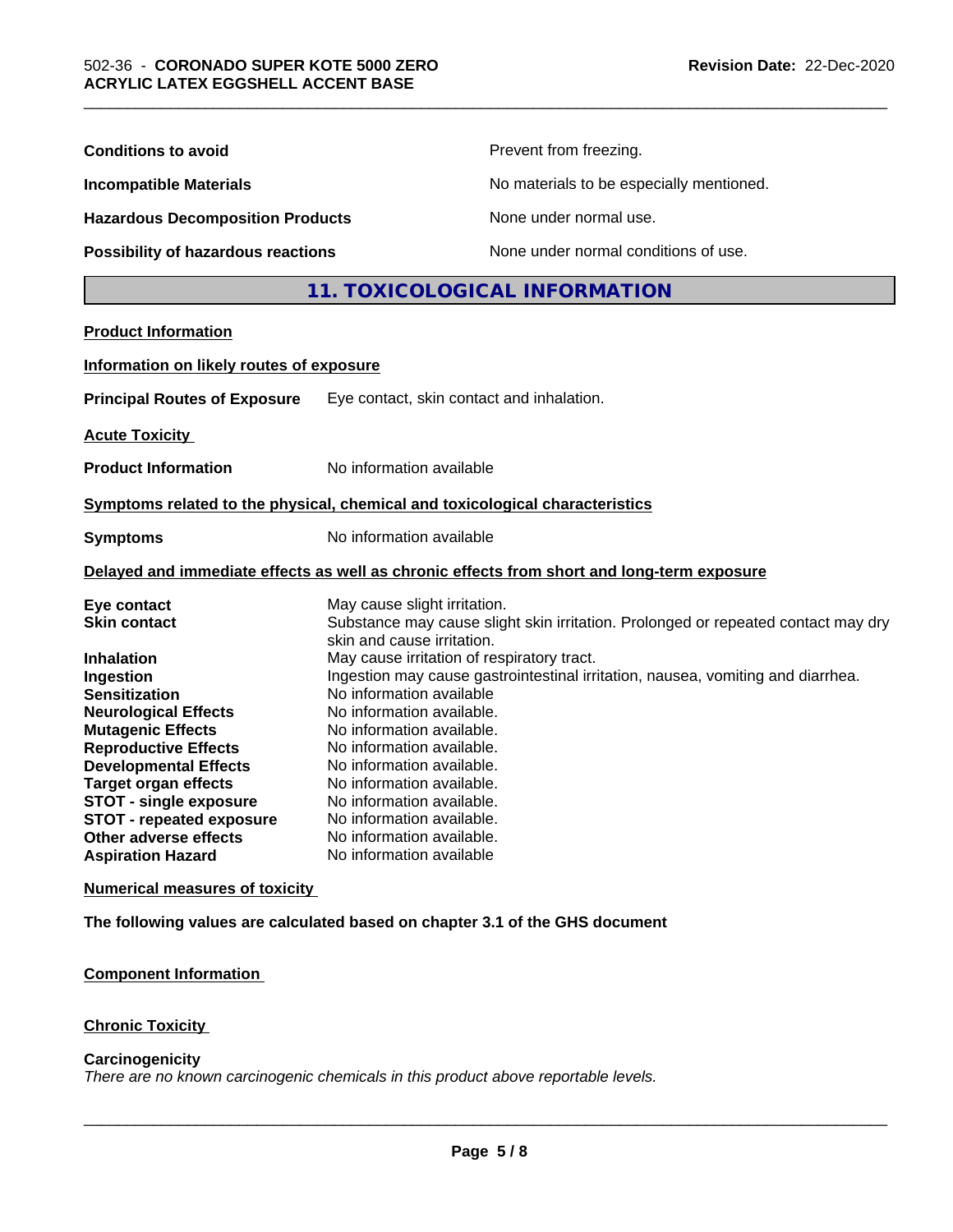# **12. ECOLOGICAL INFORMATION**

\_\_\_\_\_\_\_\_\_\_\_\_\_\_\_\_\_\_\_\_\_\_\_\_\_\_\_\_\_\_\_\_\_\_\_\_\_\_\_\_\_\_\_\_\_\_\_\_\_\_\_\_\_\_\_\_\_\_\_\_\_\_\_\_\_\_\_\_\_\_\_\_\_\_\_\_\_\_\_\_\_\_\_\_\_\_\_\_\_\_\_\_\_

# **Ecotoxicity Effects**

The environmental impact of this product has not been fully investigated.

#### **Product Information**

#### **Acute Toxicity to Fish** No information available

# **Acute Toxicity to Aquatic Invertebrates**

No information available

#### **Acute Toxicity to Aquatic Plants** No information available

# **Persistence / Degradability**

No information available.

# **Bioaccumulation**

No information available.

# **Mobility in Environmental Media**

No information available.

# **Ozone**

No information available

# **Component Information**

# **Acute Toxicity to Fish**

No information available

#### **Acute Toxicity to Aquatic Invertebrates**

No information available

#### **Acute Toxicity to Aquatic Plants**

No information available

# **13. DISPOSAL CONSIDERATIONS**

| <b>Waste Disposal Method</b> | Dispose of in accordance with federal, state, and local regulations. Local    |
|------------------------------|-------------------------------------------------------------------------------|
|                              | requirements may vary, consult your sanitation department or state-designated |
|                              | environmental protection agency for more disposal options.                    |

# **14. TRANSPORT INFORMATION**

**DOT** Not regulated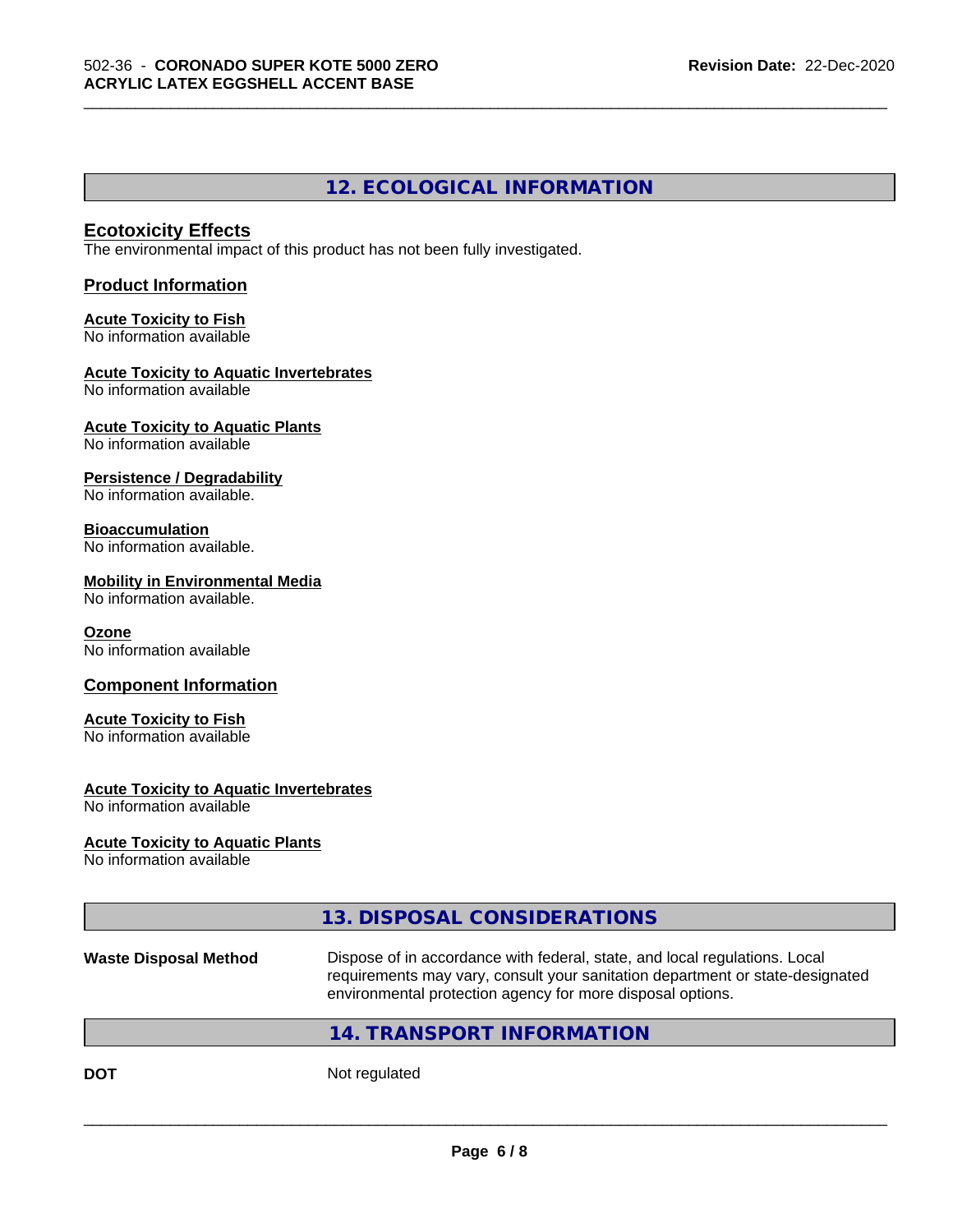| <b>ICAO/IATA</b>                                 | Not regulated                                                                            |  |
|--------------------------------------------------|------------------------------------------------------------------------------------------|--|
| <b>IMDG/IMO</b>                                  | Not regulated                                                                            |  |
|                                                  | 15. REGULATORY INFORMATION                                                               |  |
| <b>International Inventories</b>                 |                                                                                          |  |
| <b>TSCA: United States</b><br><b>DSL: Canada</b> | Yes - All components are listed or exempt.<br>Yes - All components are listed or exempt. |  |

# **Federal Regulations**

| SARA 311/312 hazardous categorization |    |  |
|---------------------------------------|----|--|
| Acute health hazard                   | Nο |  |
| Chronic Health Hazard                 | No |  |
| Fire hazard                           | No |  |
| Sudden release of pressure hazard     | No |  |
| <b>Reactive Hazard</b>                | No |  |

#### **SARA 313**

Section 313 of Title III of the Superfund Amendments and Reauthorization Act of 1986 (SARA). This product contains a chemical or chemicals which are subject to the reporting requirements of the Act and Title 40 of the Code of Federal Regulations, Part 372:

*None*

# **Clean Air Act,Section 112 Hazardous Air Pollutants (HAPs) (see 40 CFR 61)**

This product contains the following HAPs:

*None*

# **US State Regulations**

#### **California Proposition 65**

**A WARNING:** Cancer and Reproductive Harm– www.P65warnings.ca.gov

#### **State Right-to-Know**

| нашс                         | . .<br>.<br>. | 'N. |  |
|------------------------------|---------------|-----|--|
| ∟ım∈<br><b>001</b><br>m<br>. |               |     |  |

#### **Legend**

X - Listed